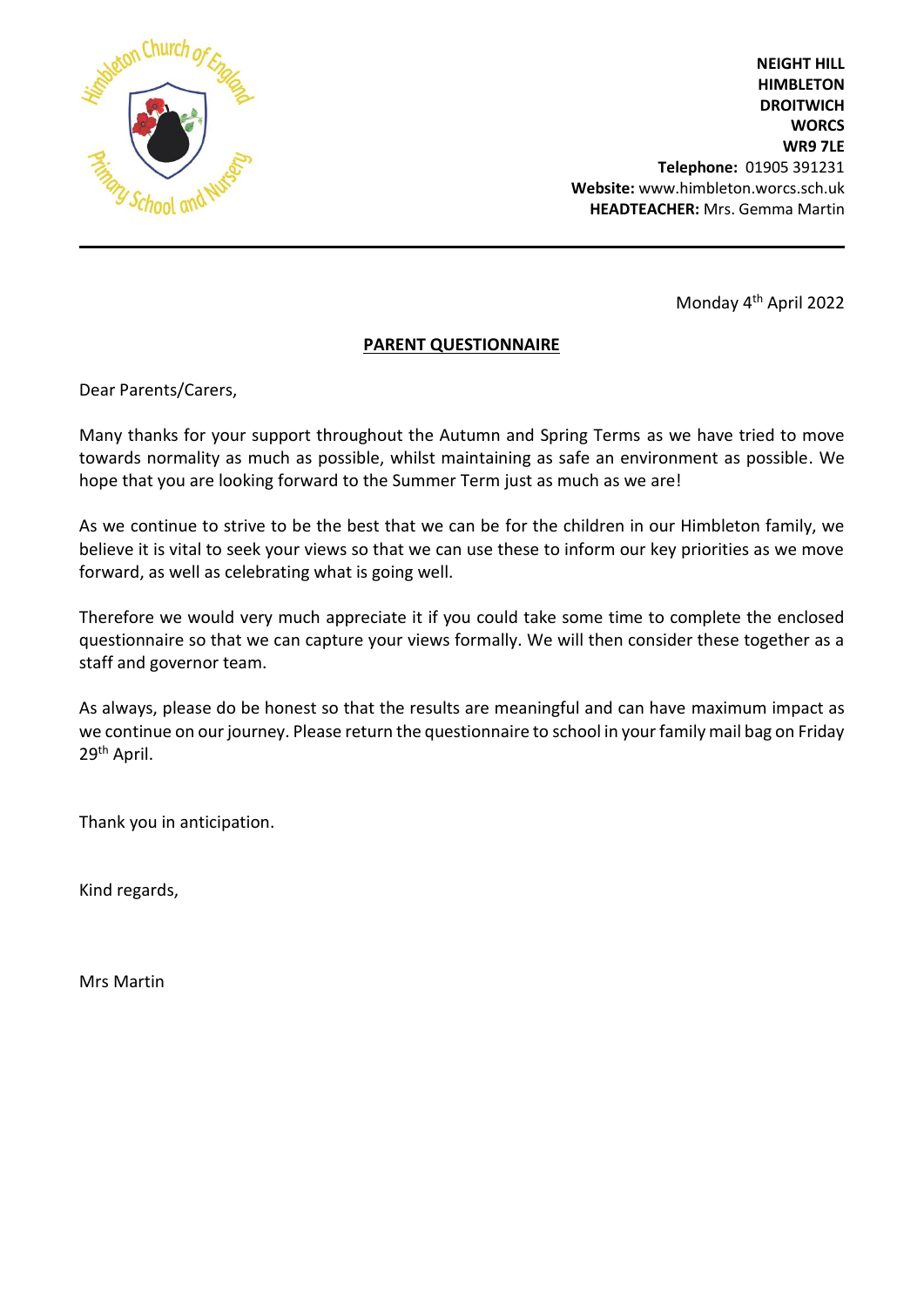| <b>Name of Child (optional):</b>                                                                                                                             |                                 |              |                                            | Year<br>Group:  |                          |  |  |
|--------------------------------------------------------------------------------------------------------------------------------------------------------------|---------------------------------|--------------|--------------------------------------------|-----------------|--------------------------|--|--|
|                                                                                                                                                              | <b>Strongly</b><br><b>Agree</b> | <b>Agree</b> | <b>Neither</b><br>agree<br>nor<br>disagree | <b>Disagree</b> | <b>Strongly Disagree</b> |  |  |
| My child feels safe at school.                                                                                                                               |                                 |              |                                            |                 |                          |  |  |
| My child enjoys being at school.                                                                                                                             |                                 |              |                                            |                 |                          |  |  |
| I feel welcome when I come to the school.                                                                                                                    |                                 |              |                                            |                 |                          |  |  |
| I am aware of the school's core Christian<br>values and feel that these are evident.                                                                         |                                 |              |                                            |                 |                          |  |  |
| I feel that the school's motto 'Nurture,<br>Nature, Knowledge' is clear in the work of<br>the school.                                                        |                                 |              |                                            |                 |                          |  |  |
| I find/would find it easy to approach the<br>school with a question or concern and feel<br>the school responds/would respond to my<br>concern appropriately. |                                 |              |                                            |                 |                          |  |  |
| I believe that the school deals/would deal<br>with incidents of bullying or harassment<br>effectively.                                                       |                                 |              |                                            |                 |                          |  |  |
| I believe that the school understands and<br>responds to my child's individual needs<br>appropriately.                                                       |                                 |              |                                            |                 |                          |  |  |
| I am informed about what my child is<br>learning in school.                                                                                                  |                                 |              |                                            |                 |                          |  |  |
| I believe that my child is taught well at<br>Himbleton.                                                                                                      |                                 |              |                                            |                 |                          |  |  |
| I am informed about my child's progress.                                                                                                                     |                                 |              |                                            |                 |                          |  |  |
| My child is developing a positive attitude to<br>learning.                                                                                                   |                                 |              |                                            |                 |                          |  |  |
| The school provides opportunities for home<br>learning to support learning in school.                                                                        |                                 |              |                                            |                 |                          |  |  |
| The school provides a broad and balanced<br>curriculum through delivery of a range of<br>subjects and opportunities.                                         |                                 |              |                                            |                 |                          |  |  |
| A range of extra-curricular opportunities are<br>available.                                                                                                  |                                 |              |                                            |                 |                          |  |  |